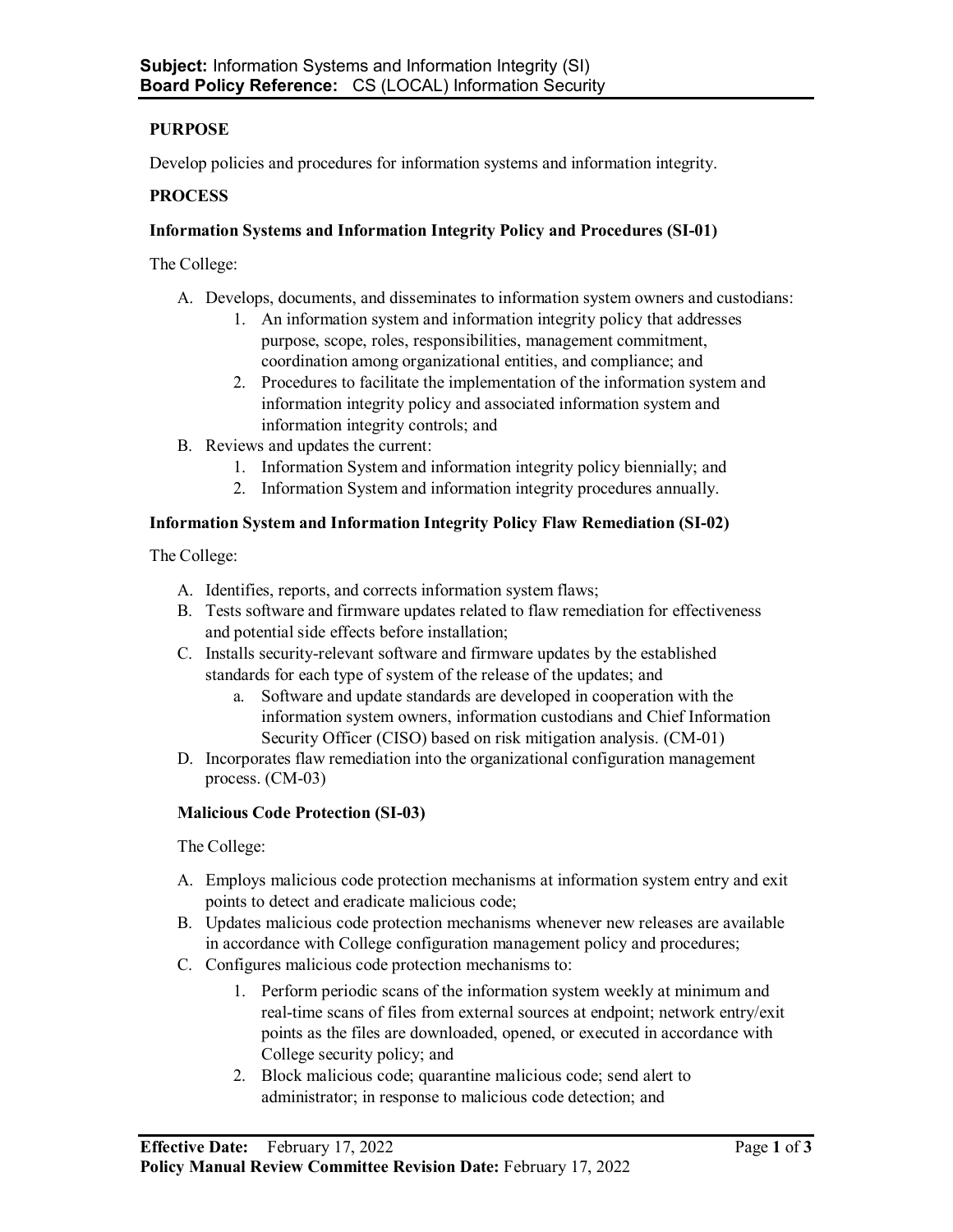D. Addresses the receipt of false positives during malicious code detection and eradication and the resulting potential impact on the availability of the information system per incident response plan (IR-08).

### **Information System Monitoring (SI-04)**

The College:

- A. Monitors the information system to detect:
	- 1. Attacks and indicators of potential attacks in accordance with the information security plan; and
	- 2. Unauthorized local, network, and remote connections;
- B. Identifies unauthorized use of the information system through information security plan;
- C. Deploys monitoring devices:
	- 1. strategically within the information system to collect organizationdetermined essential information; and
	- 2. at ad hoc locations within the system to track specific types of transactions of interest to the organization;
- D. Protects information obtained from intrusion-monitoring tools from unauthorized access, modification, and deletion;
- E. Heightens the level of information system monitoring activity whenever there is an indication of increased risk to organizational operations and assets, individuals, other organizations, or Special Publication 800-53 Revision 4 Security and Privacy Controls for Federal Information Systems and Organizations the Nation based on law enforcement information, intelligence information, or other credible sources of information;
- F. Obtains legal opinion with regard to information system monitoring activities in accordance with applicable federal laws, Executive Orders, directives, policies, or regulations; and
- G. Provides information security assessment data to information system owners and custodians annually or as needed.

### **Security Alerts, Advisories and Directives (SI-05)**

The College:

- A. The Chief Information Security Officer (CISO) and designees receive information system security alerts, advisories, and directives from internal and external sources as defined in the information security plan on an ongoing basis;
- B. Generates internal security alerts, advisories, and directives as deemed necessary;
- C. Disseminates security alerts, advisories, and directives to information system owners, custodians and users; and
- D. Implements security directives in accordance with established time frames, or notifies the issuing organization of the degree of noncompliance.

#### **Information Output Handling and Retention (SI-12)**